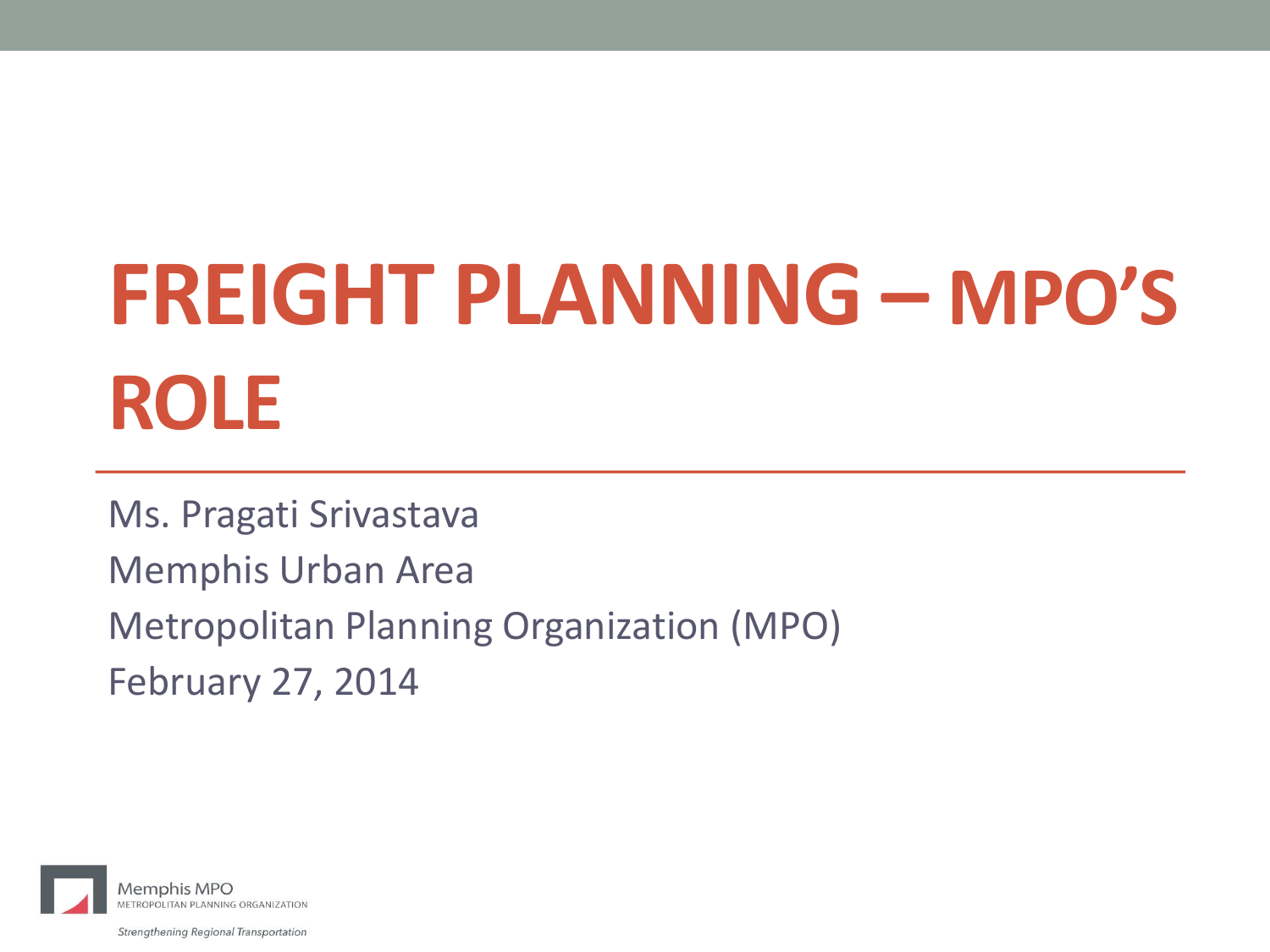## **What is the Memphis MPO?**

#### Shelby County, TN

■ Entire county

#### DeSoto County, MS

□ Entire county

#### Fayette County, TN

▫ Western portion

#### Marshall County, MS

▫ Northwest portion

**\*** Federal Law requires a regional outlook for transportation planning. As such, planning needs have to reflect the region's shared vision for its future.



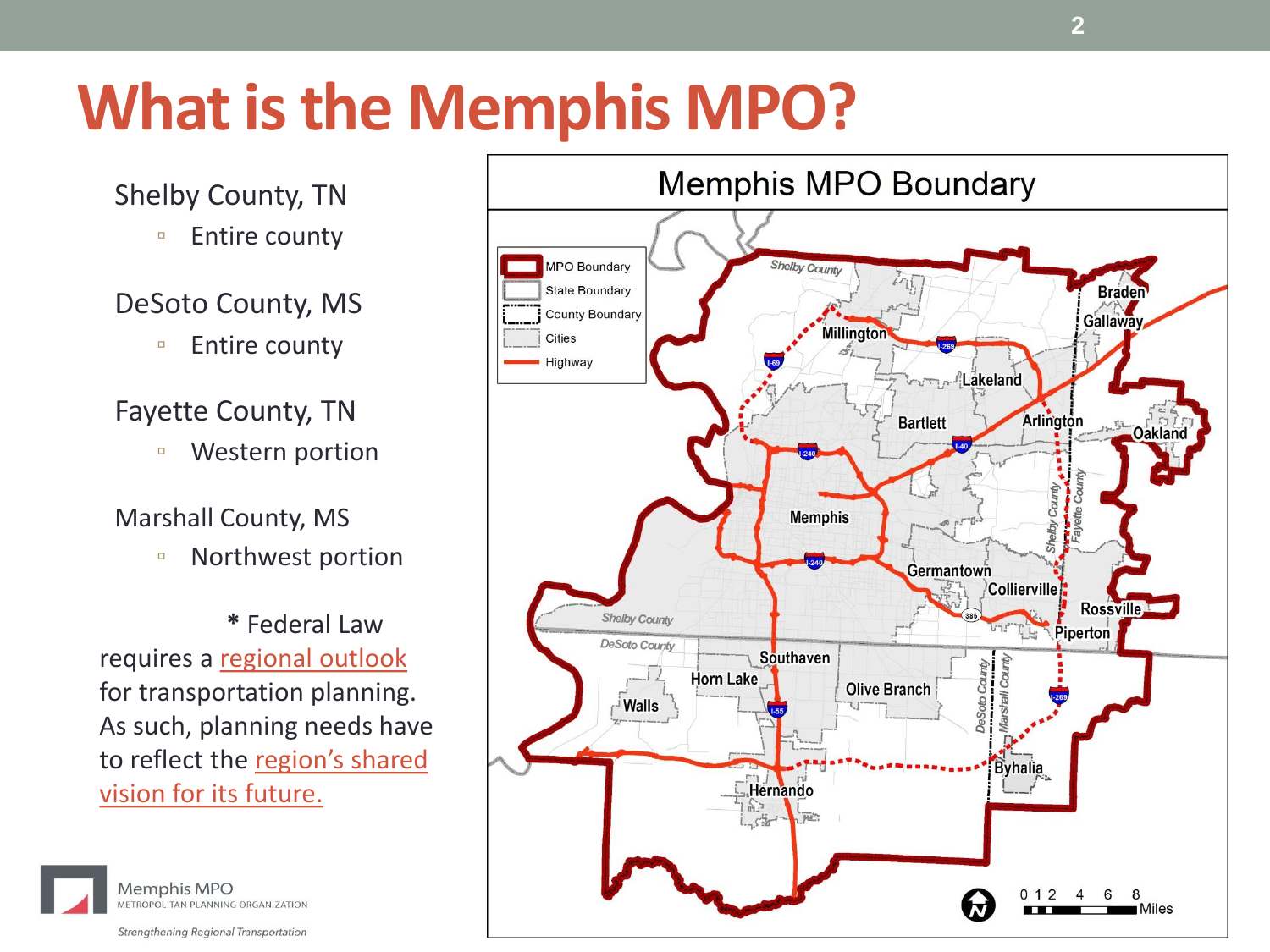### **The Role of the MPO**



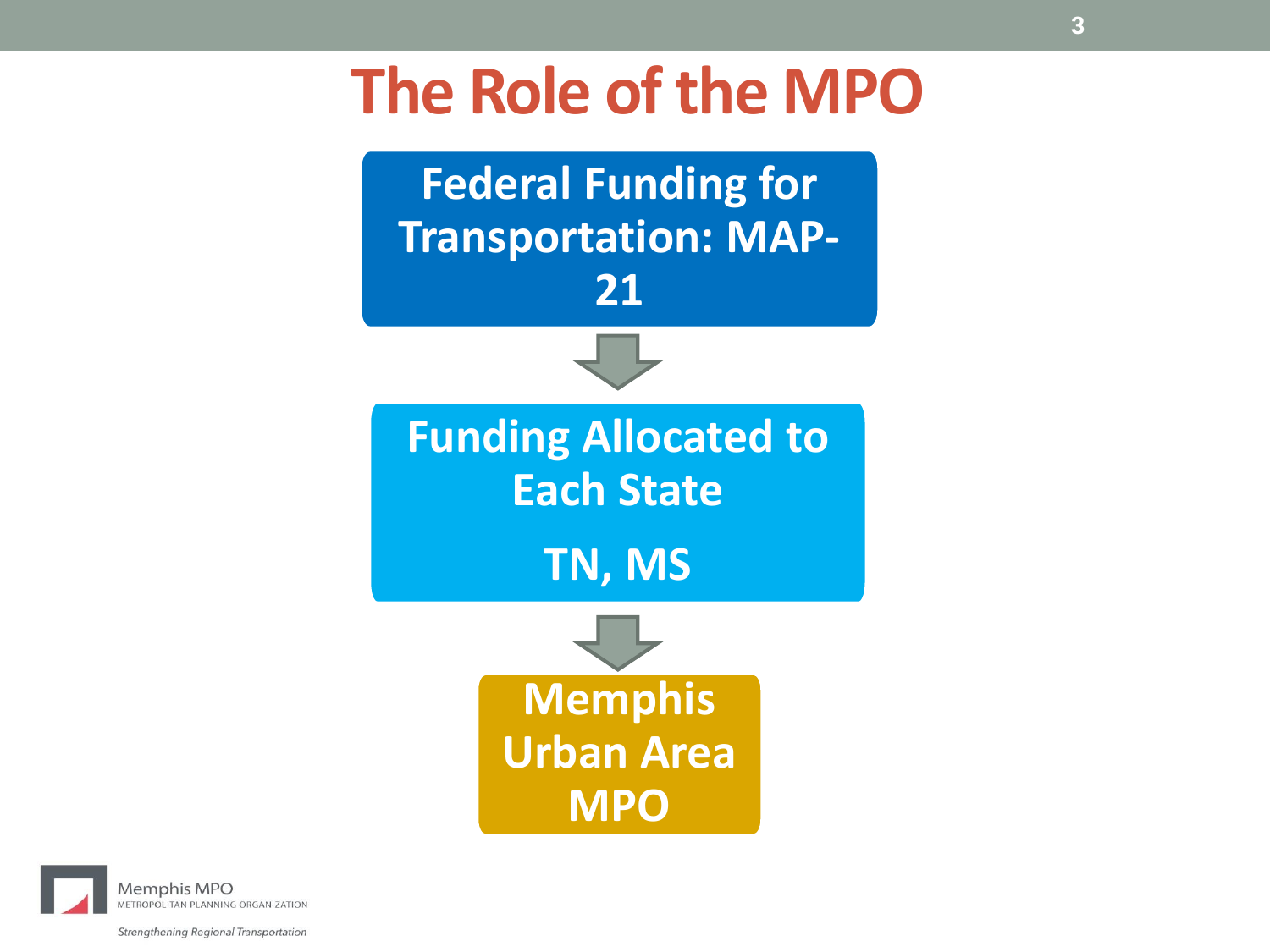## **MPO Planning**

### Long Range Transportation Plan (LRTP)– 20 Years

Automobile, Transit, Bicycle, Pedestrian, Freight, Rail, Airport, Port



**Transportation Improvement Program (TIP) Every 4 Years**



\*Note: freight facilities are generally privately managed and operated, but their impact on local roads and highways requires investments from state and local jurisdictions

Strengthening Regional Transportation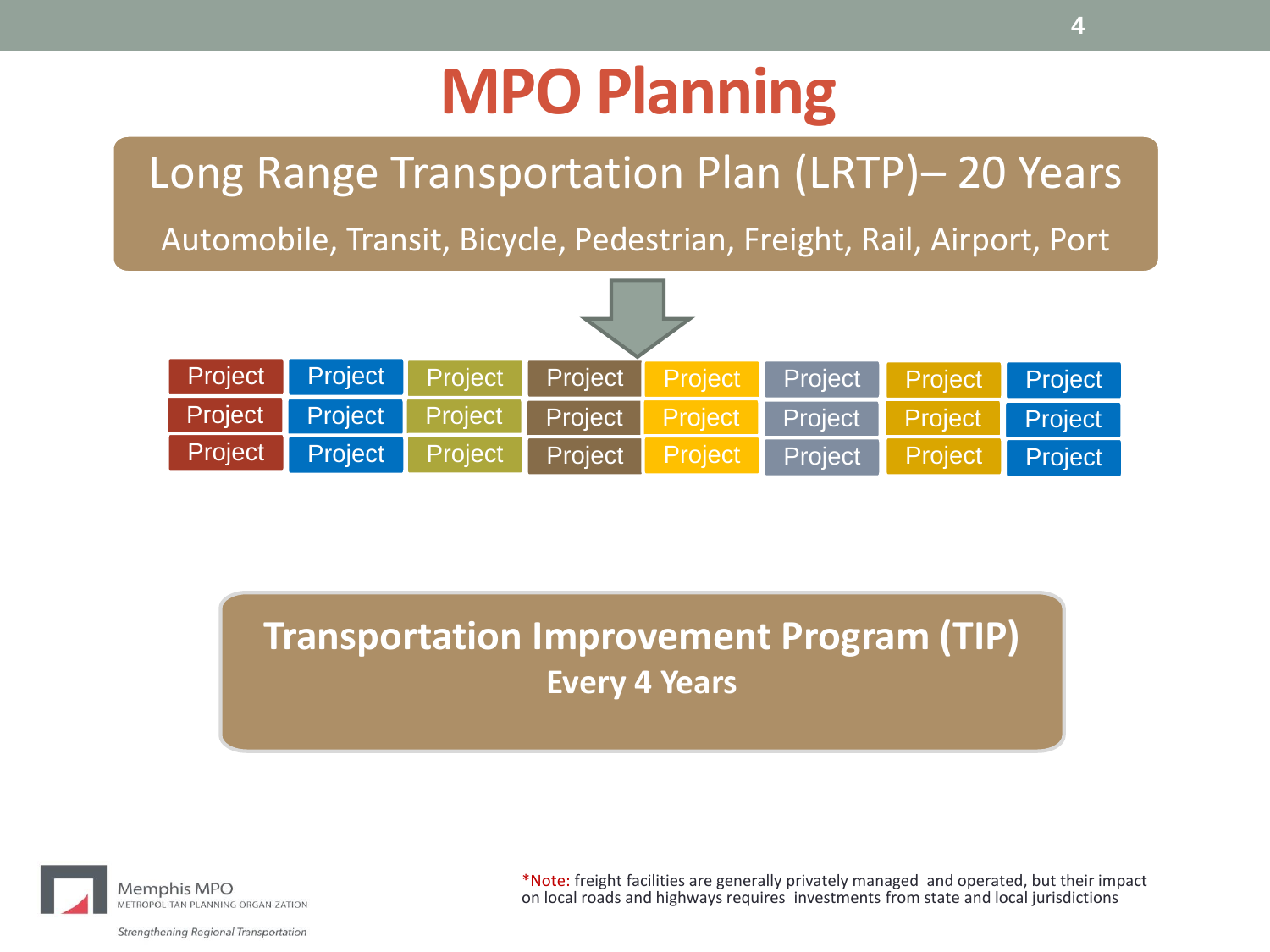## **Regional Freight Profile and Investment**

### • **Road**

- Major East/West and North/South Corridors (plus future I-69)
- I-40 & I-240 Interchange Improvements
- Lamar Avenue / US-78

### • **River**

- 4<sup>th</sup> Largest Inland Port
- Proposed Port Expansion
	- Add three miles of harbor frontage. Add 1,500 acres to industrial park.

### • **Rail**

- Five Class One Railroads. 3<sup>rd</sup> largest US rail center. 45 states within 2 days.
- One new intermodal terminal.
- Two major intermodal yard expansions.

### • **Runway**

• Busiest US cargo airport, second busiest in the world.

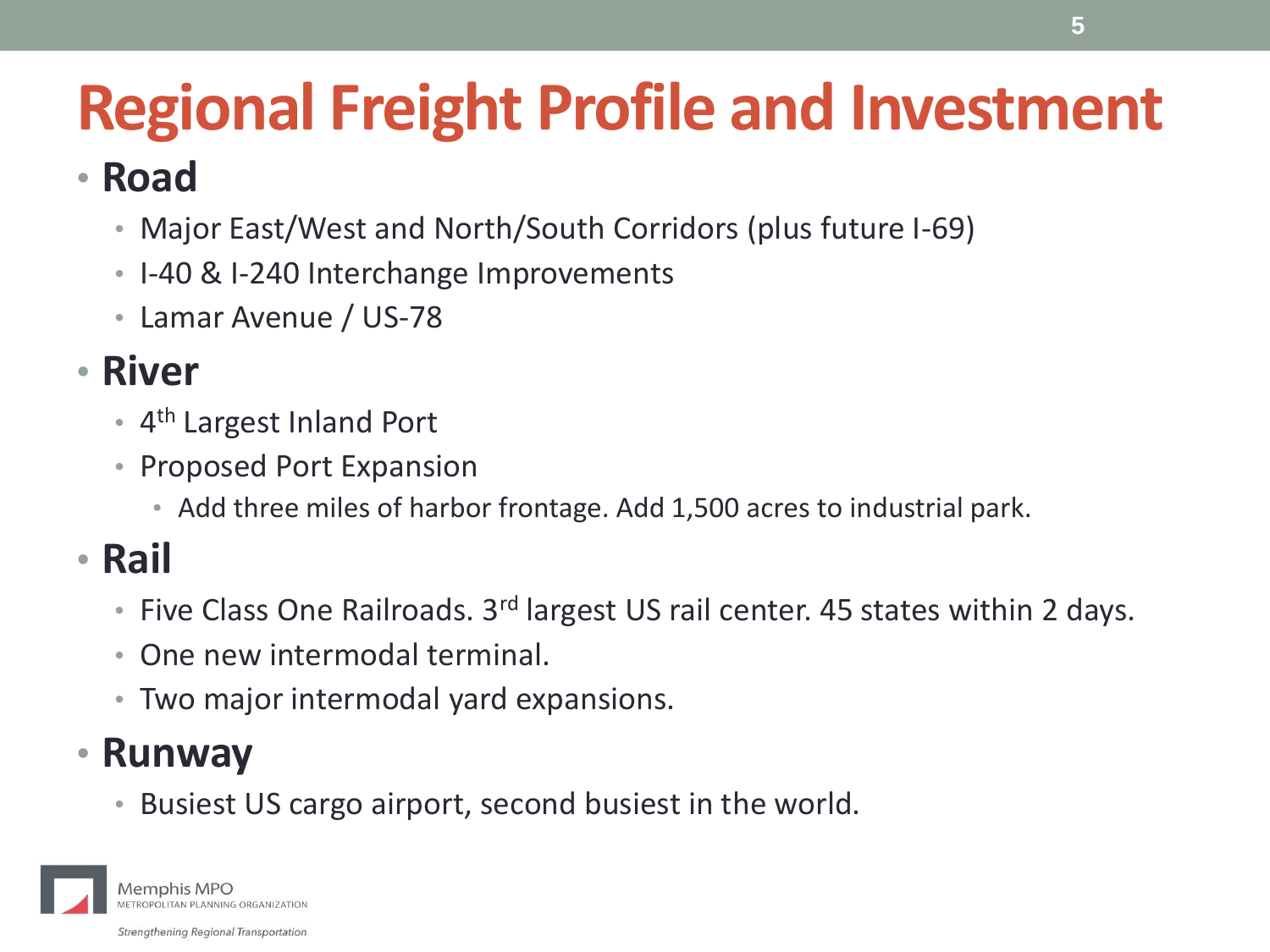## **Freight by numbers**

| Mode            | Inbound    | Outbound   | Total       | Percent of Total |
|-----------------|------------|------------|-------------|------------------|
| Truck           | 44,652,944 | 28,210,898 | 72,863,841  | 46%              |
| Carload Rail    | 30,016,423 | 25,575,845 | 55,592,268  | $35\%$           |
| Water           | 14,485,559 | 4,404,196  | 18,889,755  | $12\%$           |
| <b>IMX</b> Rail | 4,748,440  | 5,311,600  | 10,060,040  | $6\%$            |
| Air             | 1,070,009  | 872,411    | 1,942,420   | $1\%$            |
| Total           | 94,973,376 | 64,374,949 | 159,348,325 | 100%             |

**over 80 percent he freight** *<u>ks</u>* in the **rigion are either by truck or cad rail.** 

*Inbound and Outbound Freight Tonnage by Mode (2007) Transearch*

#### **Over \$300 million in investment**

Strengthening Regional Transportation

| <b>Intermodal Railyard</b>            | Railroad                    | Design Lift<br>Capacity<br>(TEUs/Year) | <b>Planned or Recently</b><br><b>Completed Improvements</b>                            |
|---------------------------------------|-----------------------------|----------------------------------------|----------------------------------------------------------------------------------------|
| Forest Yard*                          | NS                          | 123,000                                |                                                                                        |
| BNSF Memphis Intermodal Facility      | <b>BNSF</b>                 | 700,000                                | 8,300 foot long track added, triple<br>capacity, 8 wide span gantry cranes<br>complete |
| Yale Yard                             | <b>BNSF</b>                 | <b>Auto Facilities</b>                 |                                                                                        |
| Harrison (Johnston) Yard              | CN/CSX                      | 70,000                                 | \$100 million for yard expansion                                                       |
| Leewood Yard – CSX                    | CSX                         | 20,000                                 |                                                                                        |
| Intermodal Gateway Memphis - CN & CSX | CN/CSX                      | 200,000                                | \$25 million investment by railroads                                                   |
| Marion Yard (Intermodal Railport)     | <b>UP</b> (West<br>Memphis) | 375,000                                | Recent \$70 investment                                                                 |
| Sargent Yard                          | UP                          | Unknown                                |                                                                                        |
| NS Intermodal Facility                | <b>NS</b>                   | 370,000*                               | New \$105 million dollar facility<br>(completed 2012)                                  |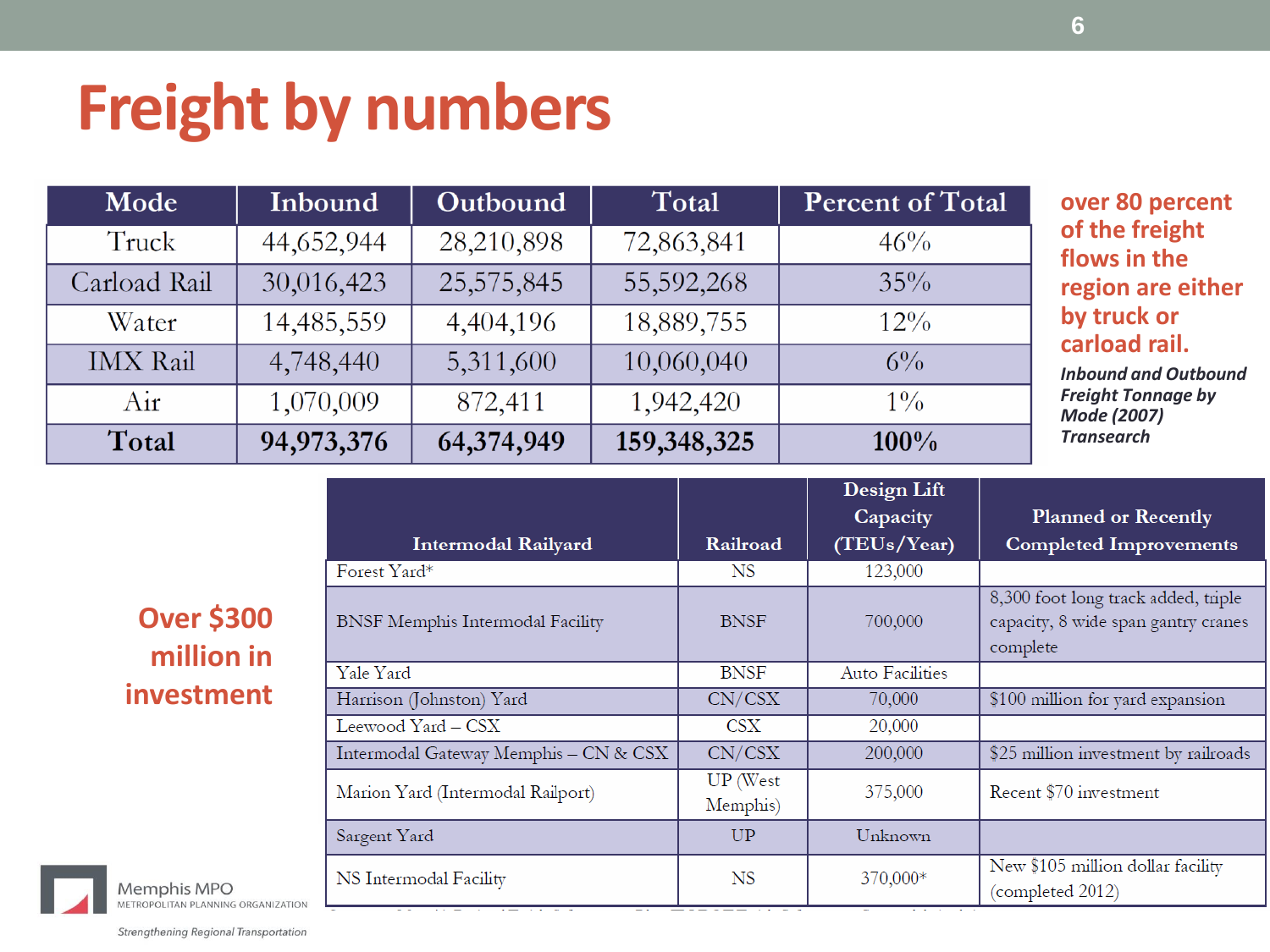## **Road, Rail, and River Freight Tonnage**

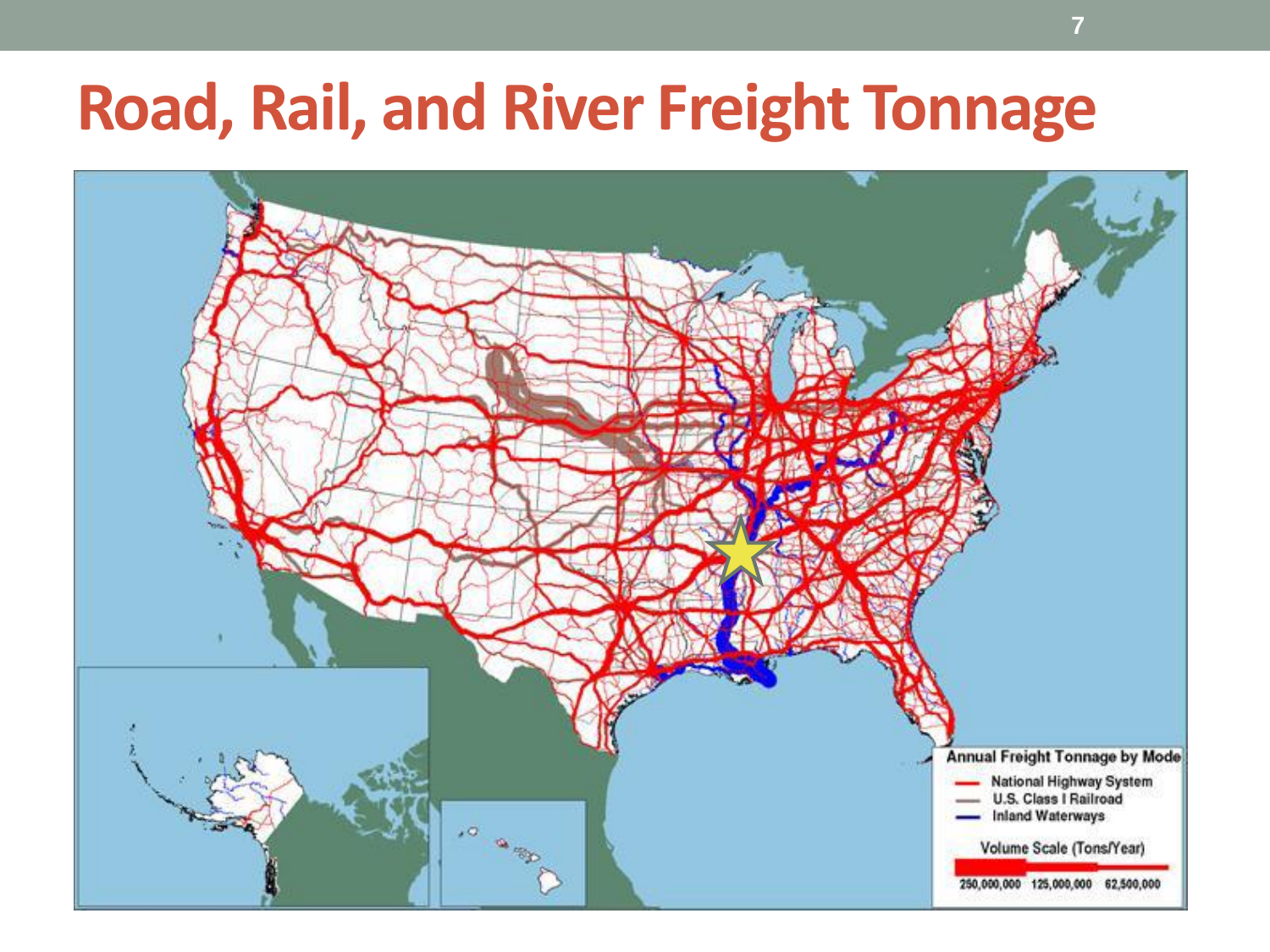## **FHWA Peer Exchange**

- Four peer MPO's with similar freight assets:
	- Cincinnati, OH, Chicago, IL, Washington DC, Atlanta, GA
- Discussed best practices for:
	- Multi-state planning
	- Incorporating freight planning into MPO planning
	- Public-Private partnership development
	- Freight performance measures
- Meeting summary
	- Return-on-investment
	- Build relationships with the private sector
	- Communication: Regional freight 'story'

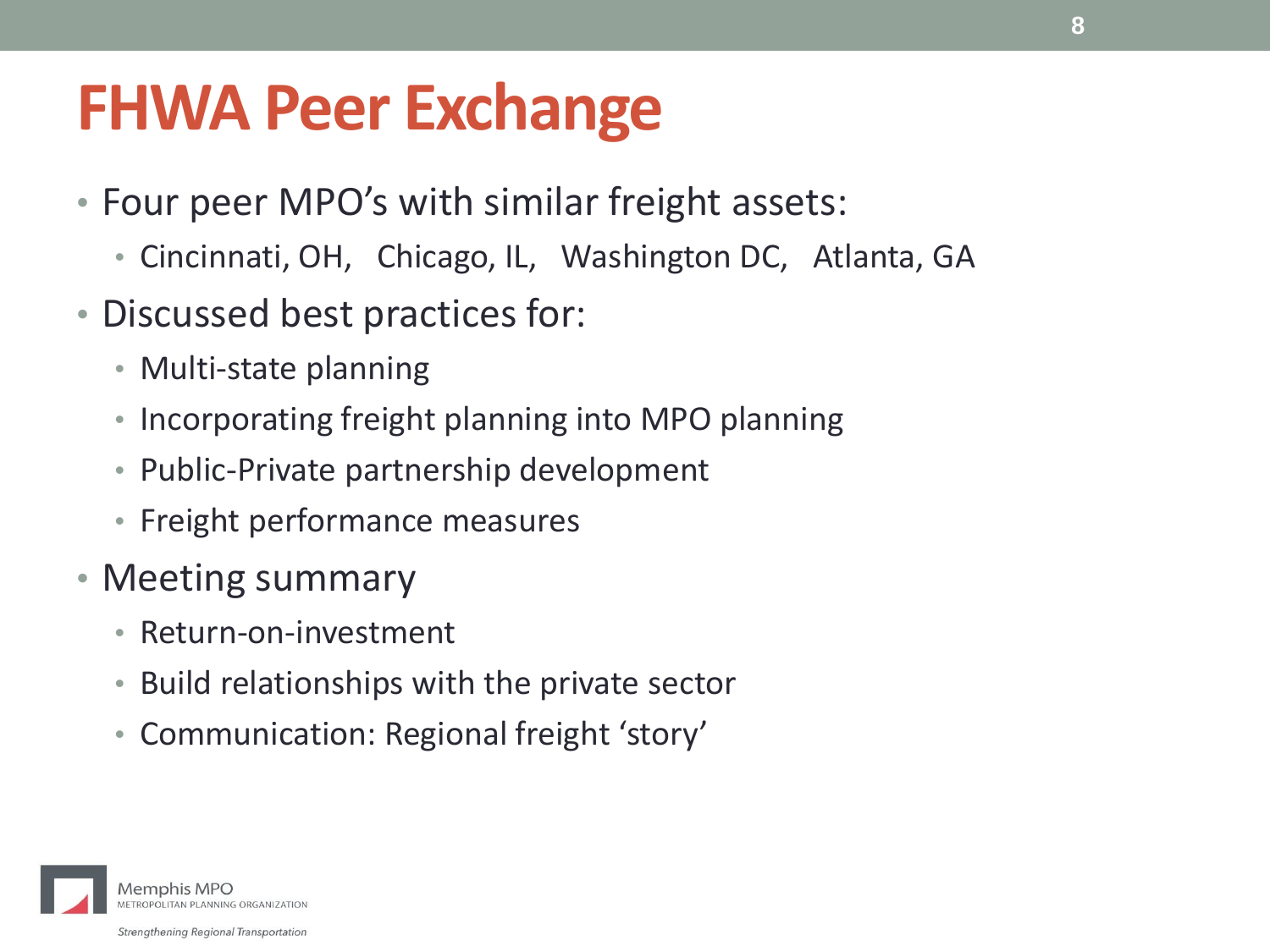### **How Does the MPO Address Freight Planning?**

- Freight Advisory Committee (FAC)
	- Public Private Participation **Chair** Mayor A C Wharton, Memphis and **Vice Chair** Mr. Don Colvin, FedEx
		- **Private Sector:** Rail, Truck, Logistics, Real Estate, Intermodal
		- **Public Sector:** Airport, Port Authority, Economic Development, University of Memphis, Federal/State/Local Government (Tri State Region)
- MPO Plans and Studies
	- Identifying Regional Needs through stakeholder input
		- Over \$900 million in planned transportation investment over the next four years (Fiscal Years 2014-2017) i.e. 60 out of 146 projects with improvements to goods movement
		- For Example Third Bridge across Mississippi River, US-78 Lamar Ave connection to Birmingham, AL, I-269 loop in conjunction with I-69 NAFTA Corridor

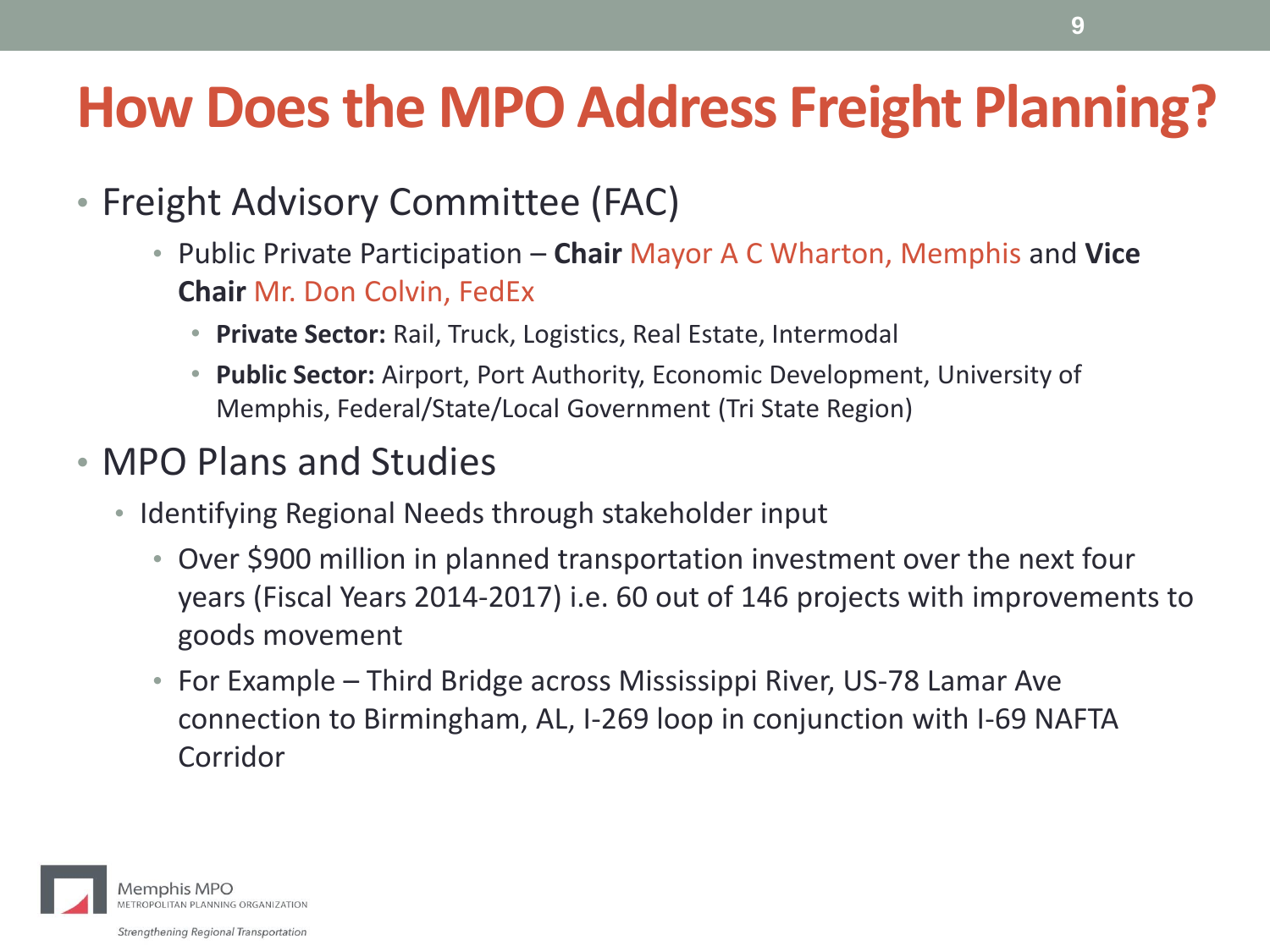## **Next Steps**

- Preparing for final FHWA guidance on MAP-21
- MPO Coordination
	- *MPO working with State Freight Advisory Committees*
		- *Supplement the State Freight Plan with Local Needs*
	- Freight Stakeholder Survey identify critical issues
	- Regional Freight Profile inventory regional assets
	- Truck Route Master Plan define current and future corridors
	- Regional Freight Plan coordinate future investment with future needs. Coordinate with State Freight Plan
	- Incorporate Freight Plan into MPO Long Range Transportation Plan

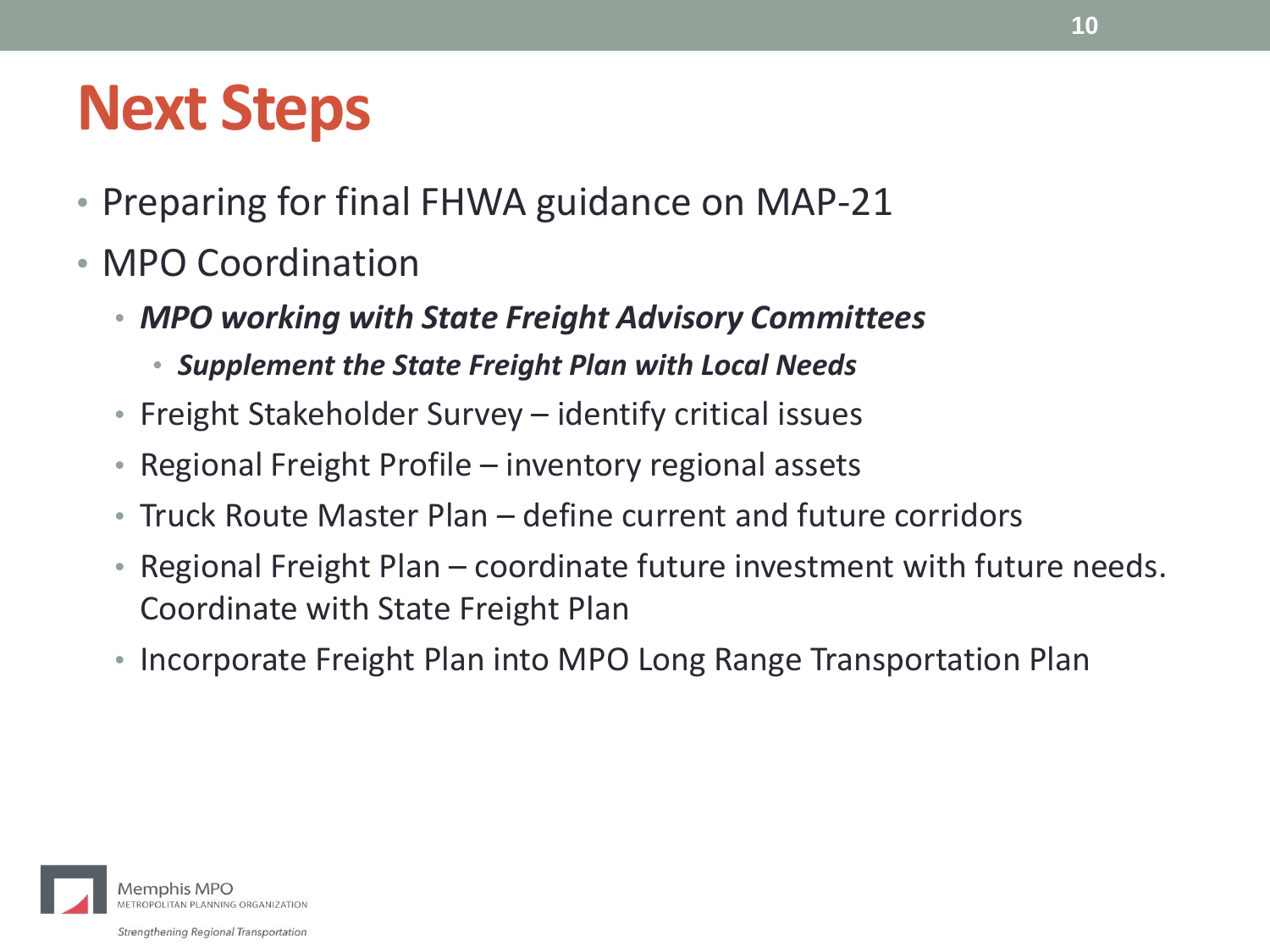## **Recent Developments**

- FHWA Primary Freight Network Comments
	- Coordinated with regional stakeholders
		- State DOT's
		- Intermodal Freight Technology Institute- University of Memphis
		- Memphis MPO Freight Advisory Committee
- Travel Demand Model Update
	- Includes Freight-specific data collection